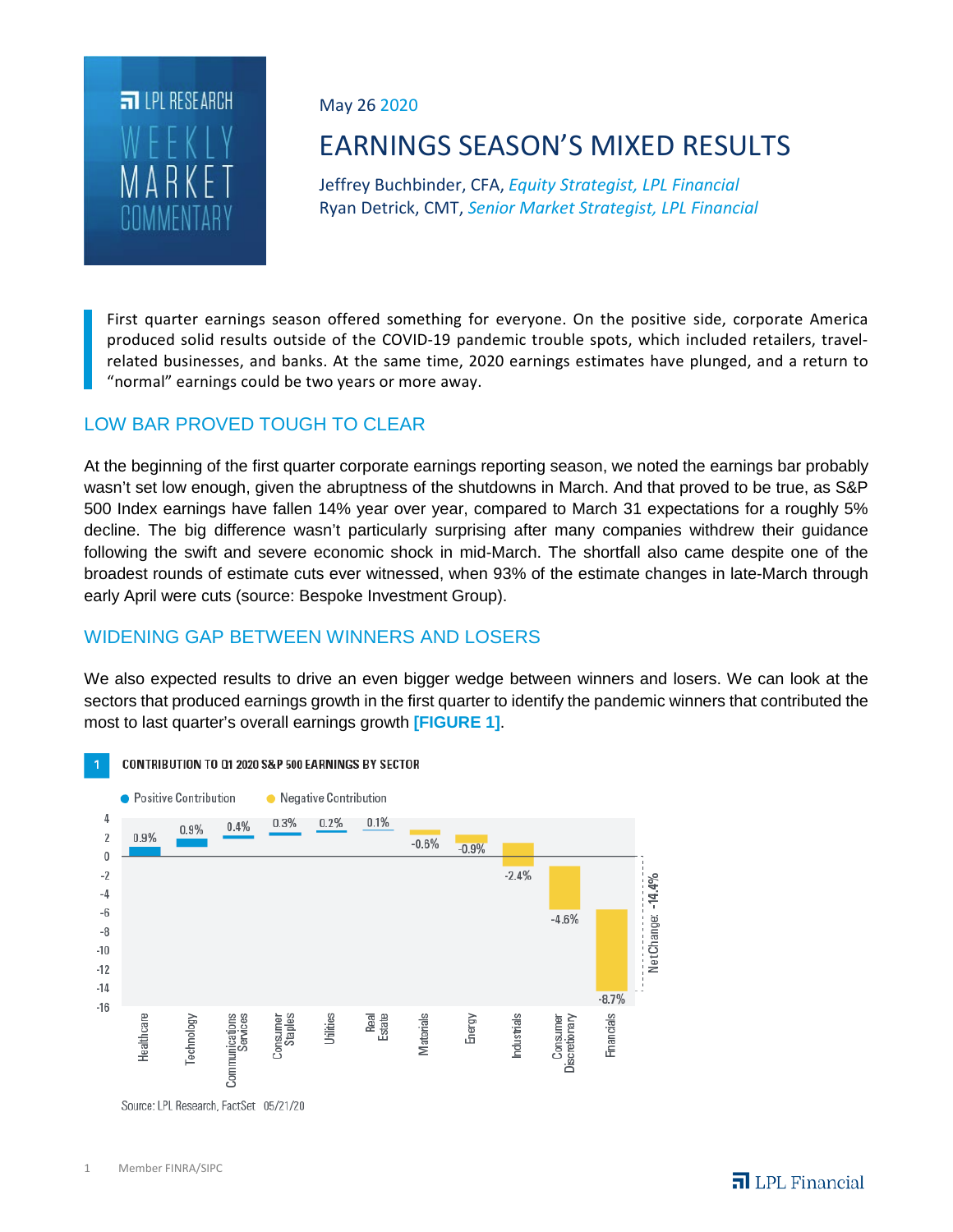- **Healthcare** is benefiting from COVID-19 testing and treatments and is a significant beneficiary of recent fiscal stimulus—and additional fiscal stimulus may be coming in June. The sector historically has enjoyed relatively good earnings stability during challenging economic environments.
- **Technology** and **communication services** are benefiting from the work-from-home trend, whether through outfitting home offices, enabling web conferencing, or entertaining us with streaming services.
- **Consumer staples** companies helped us stock our shelves in March. Household products companies grew earnings more than 13% year over year during the quarter, while earnings for beverage companies within the index (including the adult variety) rose more than 6%.

On the flip side, virtually all of last quarter's drop in S&P 500 earnings came from two sectors: consumer discretionary and financials. Consumer discretionary includes some of the hardest hit areas of the crisis, such as apparel, restaurants, retail, and travel and entertainment, which includes cruise ships, hotels, and casinos.

Financials braced for a wave of loans going bad as banks dramatically increased loan-loss reserves, which contributed to a 60% year-over-year drop in bank earnings for the quarter. If we were to take out those two sectors, the quarter's earnings would have been flat rather than down 14%. The industrials sector, which includes the embattled airlines, was also a drag on overall earnings, but by only about half as much as consumer discretionary.

These results generally align with our tactical sector recommendations, in which we are positive on communication services, healthcare, and technology, and negative on consumer discretionary. Our consumer staples, financials, and industrials sector views are neutral.

## ALL ABOUT GUIDANCE

Every quarter when we write about earnings, we say guidance is more important than the quarterly results being reported. That statement was especially true this season. Few companies issued guidance in April or May, which made sense, given the uncertainty around the re-opening process. But analysts have gathered enough information to reduce 2020 estimates by about 20% in April and May (source: FactSet). However, the biggest earnings hits most likely will come in the current (second) quarter, when consensus earnings estimates have fallen 30% during April alone.

A 20% trim to annual earnings estimates has been consistent with typical recessions historically. However, given the severity of the (unofficial) recession the US economy entered in March and the challenges for many businesses incorporating social distancing, the hit this time could be bigger. The counter-argument is that this recession already may be over, now that the United States is open for business—to varying degrees on a state-by-state basis—and a vaccine could arrive around year-end. The 2008–09 recession lasted 18 months, but this one could be over in six months.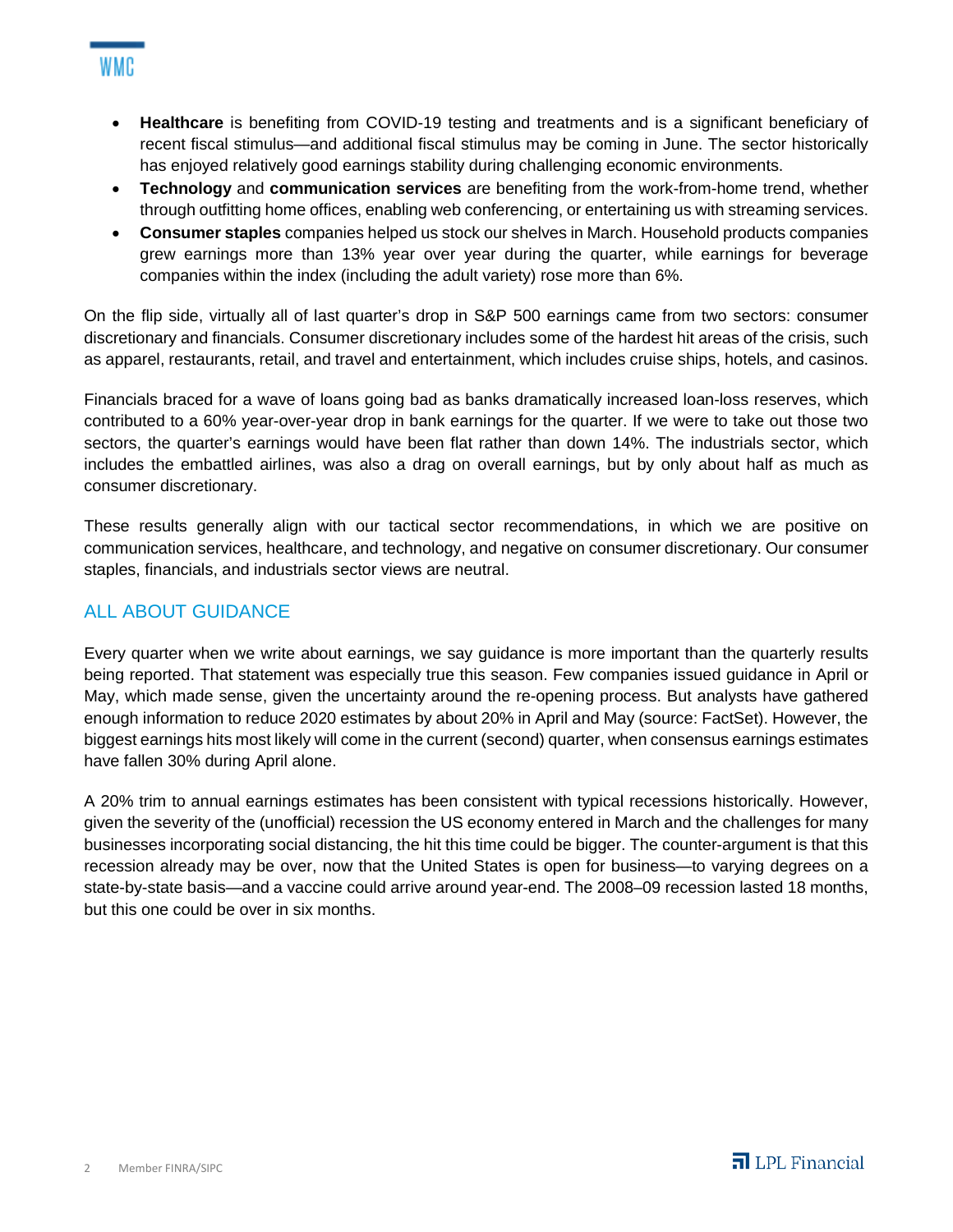

#### 2020 MARKET FORECASTS

|                            | <b>Base Case</b> | <b>Bear Case</b> |
|----------------------------|------------------|------------------|
| 10-Year Treasury Yield     | $1.25 - 1.75%$   | $0 - 0.5%$       |
| S&P 500 Earnings per Share | $$120 - 125$     | $$110 - 115$     |
| S&P 500 Fair Value         | $3,150 - 3,200$  | 2,400 or Lower   |

Source: LPL Research, Bloomberg 05/22/20

All indexes are unmanaged and cannot be invested into directly. Past performance is no guarantee of future results.

Economic forecasts set forth may not develop as predicted and are subject to change.

\*As noted in our Weekly Market Commentary dated 05/04/2020, our year-end fair value target for the S&P 500 of 3,150-3,200 is based on a price-to-earnings ratio (P/E) of about 19 and potential normalized S&P 500 earnings per share of \$165 in 2021-2022.

### 2020 EARNINGS FORECAST

At this point, we think our \$120 to \$125 per share forecast for 2020 S&P 500 earnings is reasonable **[FIGURE 2]**. That's about 25% below 2019's level and a bit more than the average decline in previous recessions. Consensus estimates have fallen to around \$128.50 per share (source: FactSet). While our headline number is slightly more pessimistic, we believe the economic recovery in the United States likely may be steady through year-end and into 2021, bolstered by significant fiscal and monetary stimulus and potential medical breakthroughs. We are envisioning a U-shaped or "swoosh" recovery rather than a V-shaped; a W-shaped recovery may be possible if a second wave of infections hits.

We have more information now than we did five weeks ago when we previewed earnings season, but the risk that our earnings forecast is overly optimistic is still high.

### TOUGH MARKET TO VALUE

To value stocks on earnings, given how depressed they are, we think investors should look to 2021 and 2022 to anticipate a return to "normal." Our year-end 2020 fair-value target range for the S&P 500 remains 3,150– 3,200, less than 7% from the May 22 market close at the low end of the range. To get there, we use a priceto-earnings ratio (PE) of about 19 and a normalized earnings figure of \$165. An annual earnings run rate like that may not be achievable until into late 2021 or early 2022, but with interest rates so low, and a COVID-19 vaccine likely during that time frame, we are comfortable using a longer-term earnings target to value stocks right now. Aggressive monetary policy stimulus and low inflation may support a higher PE multiple, even if those earnings aren't generated until 2022 or later.

In the short-term, we still think stocks have come too far, too fast, and a 10% pullback would not surprise us. Historical patterns following prior bear market lows support this view. For long-term investors, we continue to believe stocks may be more attractive than bonds at current valuations, and we would recommend overweight allocations to stocks and a corresponding underweight to fixed income for suitable investors.